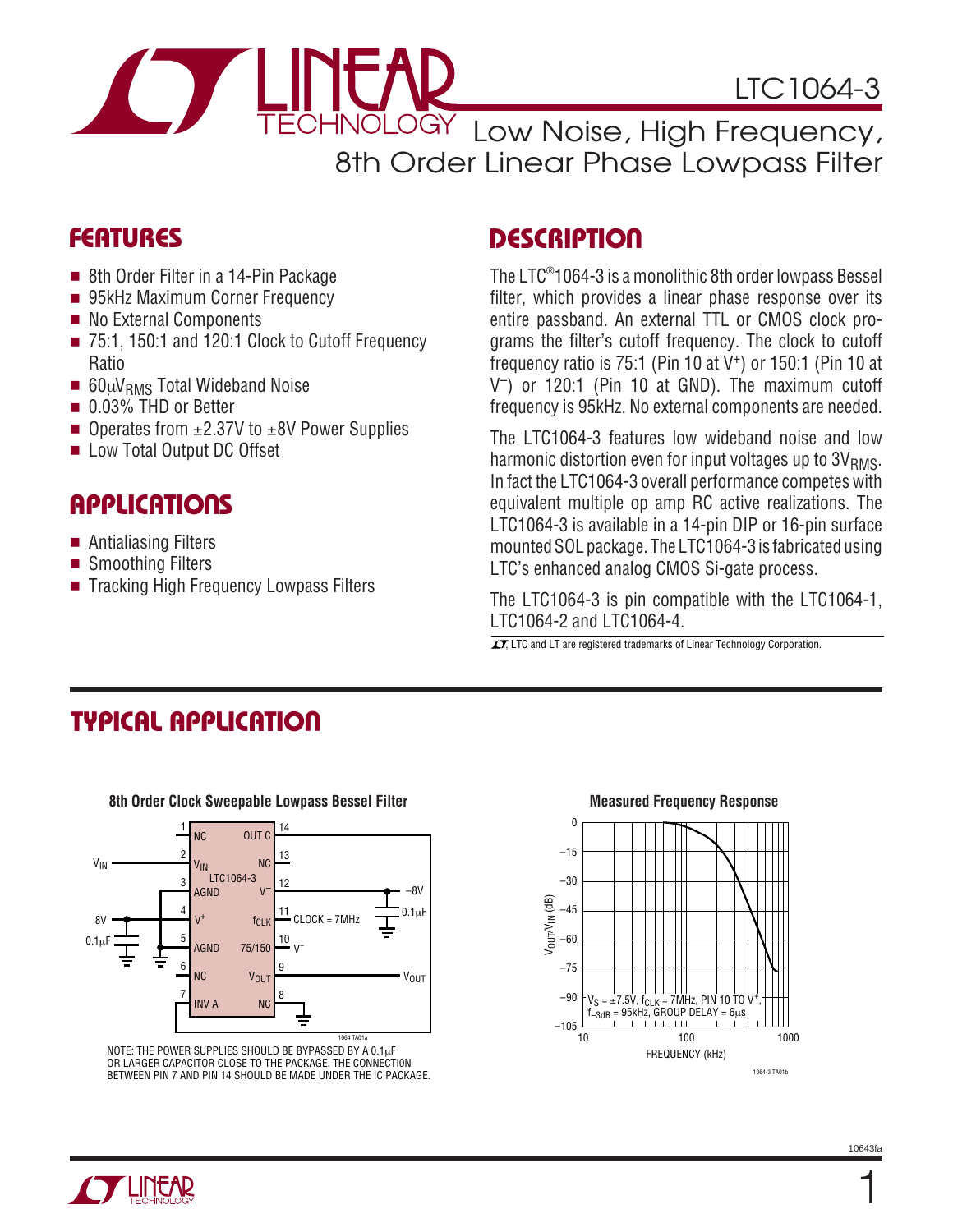#### **(Note 1) ABSOLUTE MAXIMUM RATINGS**

| Lead Temperature (Soldering, 10 sec) 300°C |  |
|--------------------------------------------|--|

|  | <b>Operating Temperature Range</b> |  |
|--|------------------------------------|--|
|--|------------------------------------|--|

| LTC1064-3M (OBSOLETE)  -55°C to 125°C |  |
|---------------------------------------|--|
|                                       |  |
|                                       |  |
|                                       |  |

### **PACKAGE/ORDER INFORMATION**



Consult LTC Marketing for parts specified with wider operating temperature ranges.

### **ELECTRICAL CHARACTERISTICS** The  $\bullet$  denotes the specifications which apply over the full operating

temperature range, otherwise specifications are at  $T_A = 25^\circ \text{C}$ .  $V_S = \pm 7.5V$ , 75:1,  $f_{CLK} = 2MHz$ , R1 = 10k, TTL or CMOS clock input level **unless otherwise specified.**

| <b>PARAMETER</b>                     | <b>CONDITIONS</b>                                    |           | MIN    | <b>TYP</b> | <b>MAX</b>              | <b>UNITS</b>                         |
|--------------------------------------|------------------------------------------------------|-----------|--------|------------|-------------------------|--------------------------------------|
| Passband Gain                        | Referenced to OdB, 1Hz to 1kHz                       | $\bullet$ | $-0.5$ |            | 0.15                    | dB                                   |
| Gain TempCo                          |                                                      |           |        | 0.0002     |                         | $dB$ <sup><math>\circ</math></sup> C |
| -3dB Frequency                       | 50:1 ( $f_{CLK}$ / $f_{-3dB}$ = 75)                  |           |        | 26.67      |                         | kHz                                  |
|                                      | 100:1 ( $f_{CLK}/f_{-3dB} = 150$ )                   |           |        | 13.34      |                         | kHz                                  |
| Gain at -3dB Frequency               | Referenced to OdB, $f_{IN} = 26.67/13.34$ kHz        |           | $-3.8$ |            | $-2.75$                 | dB                                   |
| <b>Stopband Attenuation</b>          | At $3f_{-3dB}$                                       |           | $-25$  | $-29$      |                         | dB                                   |
| Stopband Attenuation                 | At $5f_{-3dB}$                                       | ●         | $-56$  | $-60$      |                         | dB                                   |
| <b>Stopband Attenuation</b>          | At $7f_{-3dB}$                                       |           |        | $-84$      |                         | dB                                   |
| Input Frequency Range                | 100:1                                                |           | 0      |            | $<$ f <sub>CLK</sub> /2 | kHz                                  |
|                                      | 50:1                                                 |           | 0      |            | $<$ f $CLK$             | kHz                                  |
| Output Voltage Swing and             | $V_S = \pm 2.37V$                                    | $\bullet$ | ±1.1   |            |                         | V                                    |
| <b>Operating Input Voltage Range</b> | $V_S = \pm 5V$                                       | ●         | ±3.1   |            |                         | V                                    |
|                                      | $V_S = \pm 7.5V$                                     |           | ±5     |            |                         | V                                    |
| <b>Total Harmonic Distortion</b>     | $V_S = \pm 5V$ , Input = 1 $V_{RMS}$ at 1kHz         |           |        | 0.015      |                         | $\frac{0}{0}$                        |
|                                      | $V_S = \pm 7.5V$ , Input = 3V <sub>RMS</sub> at 1kHz |           |        | 0.03       |                         | $\frac{0}{0}$                        |
| <b>Wideband Noise</b>                | $V_S = \pm 5V$ , Input = GND 1Hz - 1.99MHz           |           |        | 55         |                         | $\mu$ V <sub>RMS</sub>               |
|                                      | $V_S = \pm 7.5V$ , Input = GND 1Hz - 1.99MHz         |           |        | 60         |                         | µV <sub>RMS</sub>                    |

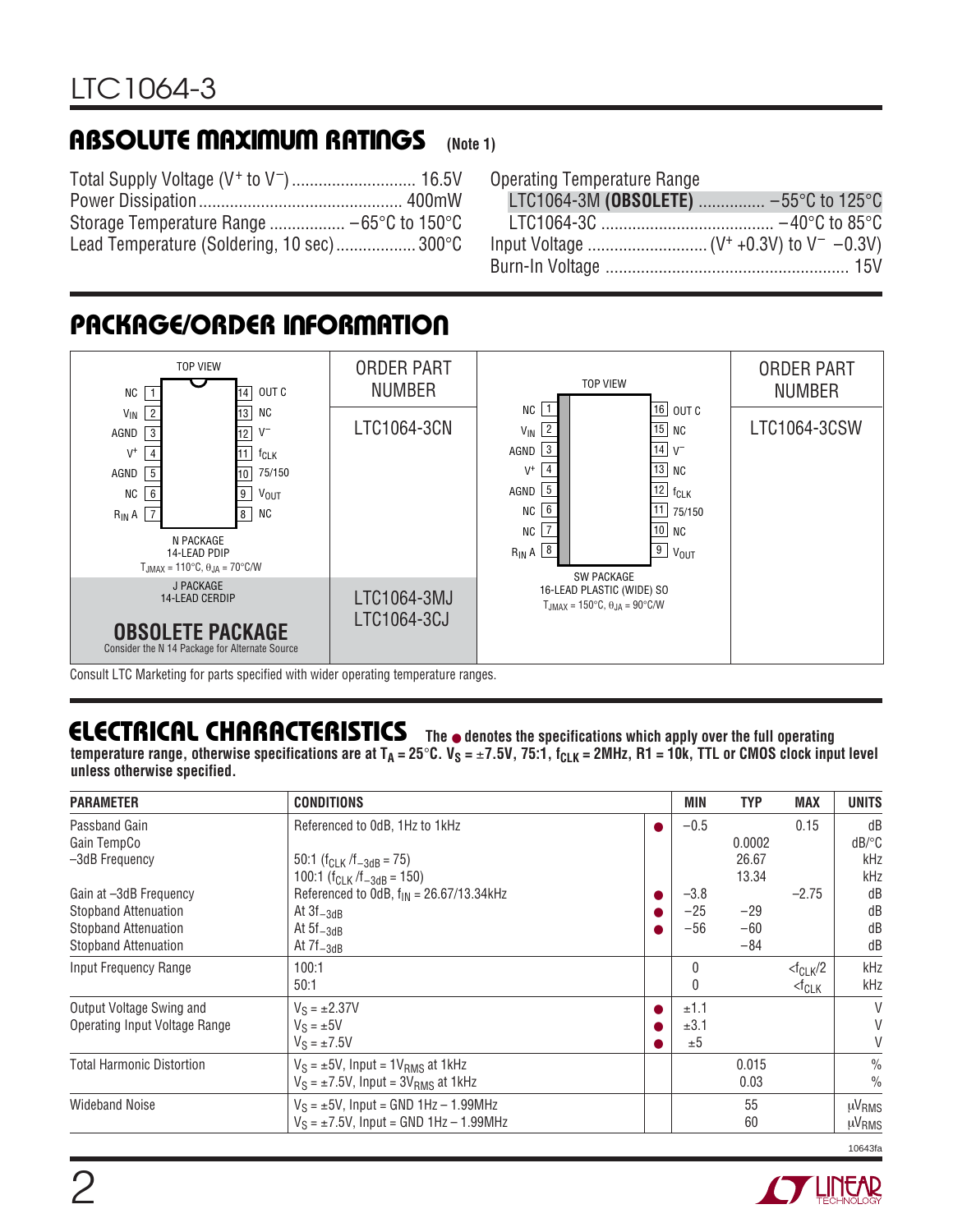### **ELECTRICAL CHARACTERISTICS**

**The** ● **denotes the specifications which apply over the full operating** temperature range, otherwise specifications are at T<sub>A</sub> = 25°C. V<sub>S</sub> = ±7.5V, 75:1, f<sub>CLK</sub> = 2MHz, R1 = 10k, TTL or CMOS clock input level **unless otherwise specified.**

| <b>PARAMETER</b>                            | <b>CONDITIONS</b>                                                                                                 |        | MIN   | <b>TYP</b>        | <b>MAX</b>                 | <b>UNITS</b>               |
|---------------------------------------------|-------------------------------------------------------------------------------------------------------------------|--------|-------|-------------------|----------------------------|----------------------------|
| Output DC Offset<br>Output DC Offset TempCo | $V_S = \pm 7.5V$<br>$V_S = \pm 5V$<br>$V_S = \pm 7.5V$                                                            |        |       | ±30<br>±20<br>±50 | ±150                       | mV<br>µV/°C<br>$\mu$ V/°C  |
| Input Impedance                             |                                                                                                                   |        | 14    | 22                |                            | $k\Omega$                  |
| Output Impedance                            | $f_{OUT} = 10kHz$                                                                                                 |        |       | $\overline{2}$    |                            | Ω                          |
| <b>Output Short-Circuit Current</b>         | Source/Sink                                                                                                       |        |       | 3/1               |                            | mA                         |
| Clock Feedthrough                           |                                                                                                                   |        |       | 200               |                            | µV <sub>RMS</sub>          |
| Maximum Clock Frequency                     | $V_S \ge \pm 7V$ , 50% Duty Cycle<br>$V_S \ge \pm 7V$ , 50% Duty Cycle, $T_A = \angle 55^{\circ}C$                |        |       |                   | 5                          | <b>MHz</b><br><b>MHz</b>   |
| Power Supply Current                        | $V_S = \pm 2.37V$ , $f_{CLK} = 1MHz$<br>$V_S = \pm 5V$ , $f_{CIK} = 1MHz$<br>$V_S = \pm 7.5V$ , $f_{CJK} = 1 MHz$ | ●<br>0 |       | 10<br>12<br>16    | 22<br>23<br>26<br>28<br>32 | mA<br>mA<br>mA<br>mA<br>mA |
| Power Supply Voltage Range                  |                                                                                                                   |        | ±2.37 |                   | ±8                         | V                          |

**Note 1:** Absolute Maximum Ratings are those values beyond which the life of a device may be impaired.

### **TYPICAL PERFORMANCE CHARACTERISTICS**





GROUP DELAY (µs)

GROUP DELAY (us)

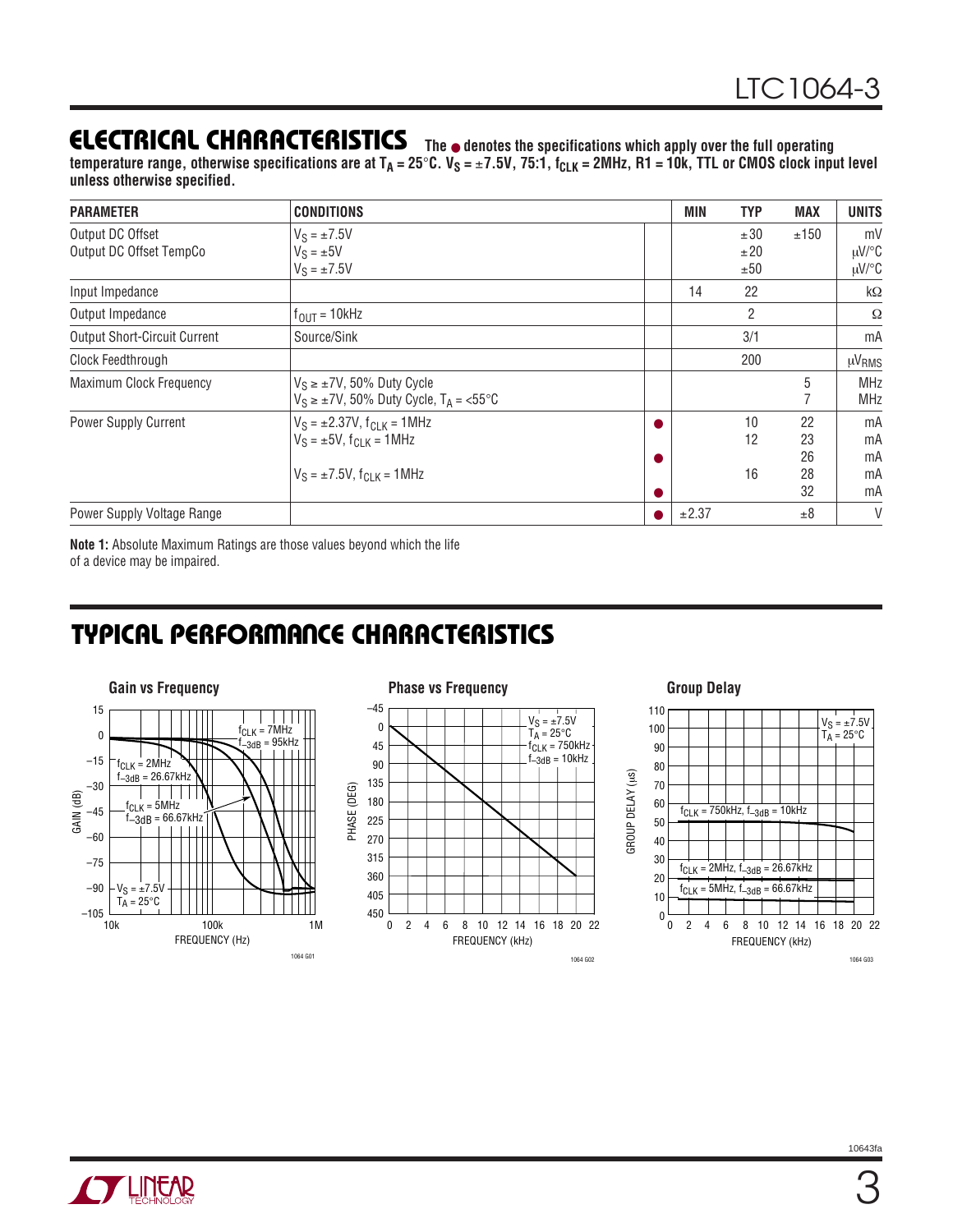# **TYPICAL PERFORMANCE CHARACTERISTICS**





#### **Power Supply Current vs Power Supply Voltage**



**Transient Response Input 10VP-P Square Wave VS =** ±**7.5V, Pin 10 to V+, fCLK = 1.5MHz**

|   | $+$ SEC $+$ |  |  |  |   | 18.00Ps |  |
|---|-------------|--|--|--|---|---------|--|
| × |             |  |  |  |   |         |  |
|   |             |  |  |  |   |         |  |
|   |             |  |  |  |   |         |  |
|   |             |  |  |  |   |         |  |
|   |             |  |  |  |   |         |  |
|   | U.          |  |  |  | g | 10階     |  |

#### Table 1. Wideband Noise ( $\mu$ V<sub>RMS</sub>)

|           |                    | $V_S = \pm 2.37V$            | $V_S = \pm 5V$               | $V_S = \pm 7.5V$             |
|-----------|--------------------|------------------------------|------------------------------|------------------------------|
| Pin 10 to | $f_{CLK}/f_{-3dB}$ | <b>Noise</b><br><b>µVRMS</b> | <b>Noise</b><br><b>µVRMS</b> | <b>Noise</b><br><b>µVRMS</b> |
| $V^+$     | 75/1               | 50                           | 55                           | 60                           |
| $V^-$     | 150/1              | 52                           | 58                           | 62                           |
| GND       | 120/1              | 45                           | 50                           | 54                           |

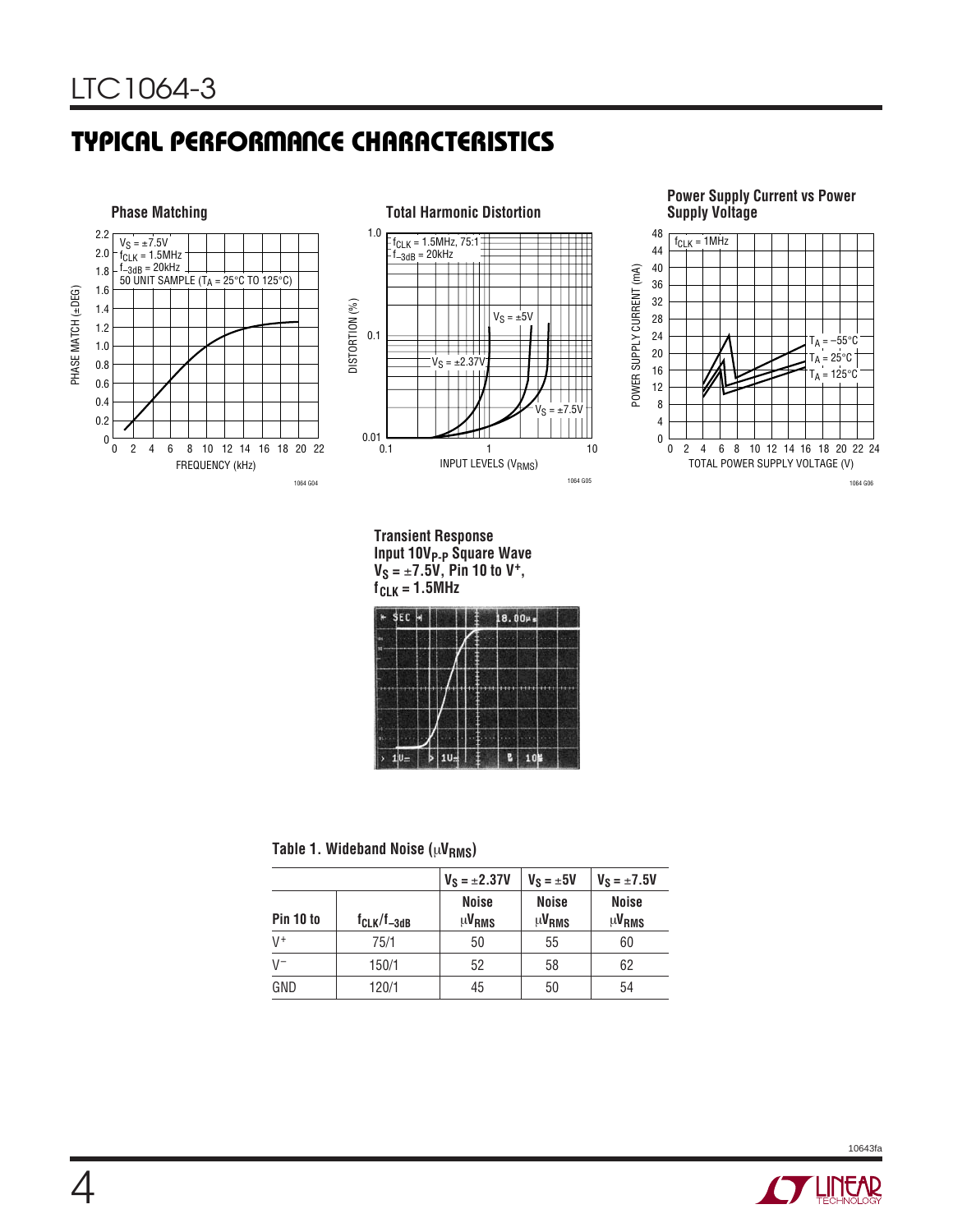# **TYPICAL PERFORMANCE CHARACTERISTICS**

| Table 2. Gain/Phase, f <sub>-3dB</sub> = 1kHz, LTC1064-3 Typical Response                              |  |
|--------------------------------------------------------------------------------------------------------|--|
| $V_S = \pm 5V$ , T <sub>A</sub> = 25°C, f <sub>CLK</sub> = 75kHz, Pin 10 at V <sup>+</sup> (fltr 75:1) |  |

| Table 3. Gain/Delay, $f_{-3dB}$ = 1kHz, LTC1064-3 Typical Response                                     |
|--------------------------------------------------------------------------------------------------------|
| $V_S = \pm 5V$ , T <sub>A</sub> = 25°C, f <sub>CLK</sub> = 75kHz, Pin 10 at V <sup>+</sup> (fltr 75:1) |

| <b>FREQUENCY (kHz)</b> | GAIN (dB)  | <b>PHASE (deg)</b> |
|------------------------|------------|--------------------|
| 0.500                  | $-0.858$   | $-90.430$          |
| 1.000                  | $-2.990$   | 179.200            |
| 1.500                  | $-6.840$   | 89.600             |
| 2.000                  | $-12.780$  | 3.800              |
| 2.500                  | $-20.800$  | $-71.000$          |
| 3.000                  | $-29.900$  | $-129.600$         |
| 3.500                  | $-38.800$  | $-173.700$         |
| 4.000                  | $-47.100$  | 152.600            |
| 4.500                  | $-54.700$  | 126.000            |
| 5.000                  | $-61.600$  | 103.300            |
| 5.500                  | $-68.000$  | 85.190             |
| 6.000                  | $-73.840$  | 69.060             |
| 6.500                  | $-79.250$  | 54.780             |
| 7.000                  | $-84.230$  | 42.440             |
| 7.500                  | $-88.940$  | 30.060             |
| 8.000                  | $-93.360$  | 21.300             |
| 8.500                  | $-97.510$  | 10.000             |
| 9.000                  | $-100.880$ | 1.520              |
| 9.500                  | $-105.780$ | $-7.820$           |

| Table 4. Gain/Phase, $f_{-3dB}$ = 1kHz, LTC1064-3 Typical Response                                       |  |
|----------------------------------------------------------------------------------------------------------|--|
| $V_S = \pm 5V$ , T <sub>A</sub> = 25°C, f <sub>CLK</sub> = 150kHz, Pin 10 at V <sup>-</sup> (fltr 150:1) |  |

| <b>FREQUENCY (kHz)</b> | GAIN (dB)  | <b>PHASE (deg)</b> |
|------------------------|------------|--------------------|
| 0.500                  | $-0.955$   | $-88.100$          |
| 1.000                  | $-3.380$   | $-175.300$         |
| 1.500                  | $-7.570$   | 99.700             |
| 2.000                  | $-13.770$  | 20.100             |
| 2.500                  | $-21.800$  | $-48.000$          |
| 3.000                  | $-30.700$  | $-100.700$         |
| 3.500                  | $-39.400$  | $-139.900$         |
| 4.000                  | $-47.600$  | $-169.200$         |
| 4.500                  | $-55.100$  | 168.300            |
| 5.000                  | $-61.900$  | 150.300            |
| 5.500                  | $-68.260$  | 135.830            |
| 6.000                  | $-74.050$  | 123.660            |
| 6.500                  | $-79.450$  | 113.440            |
| 7.000                  | $-84.330$  | 104.440            |
| 7.500                  | $-89.010$  | 97.670             |
| 8.000                  | $-93.250$  | 91.580             |
| 8.500                  | $-97.340$  | 84.670             |
| 9.000                  | $-101.390$ | 74.600             |
| 9.500                  | $-104.980$ | 75.990             |
|                        |            |                    |

| <b>FREQUENCY (kHz)</b> | GAIN (dB) | <b>DELAY</b> (ms) |
|------------------------|-----------|-------------------|
| 0.200                  | $-0.281$  | 0.502             |
| 0.300                  | $-0.420$  | 0.503             |
| 0.400                  | $-0.610$  | 0.503             |
| 0.500                  | $-0.860$  | 0.502             |
| 0.600                  | $-1.160$  | 0.502             |
| 0.700                  | $-1.530$  | 0.502             |
| 0.800                  | $-1.950$  | 0.503             |
| 0.900                  | $-2.430$  | 0.503             |
| 1.000                  | $-2.990$  | 0.500             |
| 1.100                  | $-3.610$  | 0.500             |
| 1.200                  | $-4.300$  | 0.500             |
| 1.300                  | $-5.060$  | 0.498             |
| 1.400                  | $-5.920$  | 0.495             |
| 1.500                  | $-6.830$  | 0.491             |
| 1.600                  | $-7.840$  | 0.489             |
| 1.700                  | $-8.930$  | 0.481             |
| 1.800                  | $-10.130$ | 0.473             |
| 1.900                  | $-11.410$ | 0.465             |
| 2.000                  | $-12.780$ | 0.454             |

#### **Table 5. Gain/Delay, f–3dB = 1kHz, LTC1064-3 Typical Response VS =** ±**5V, TA = 25**°**C, fCLK = 150kHz, Pin 10 at V– (fltr 150:1)**

| <b>FREQUENCY</b> | GAIN (dB) | DELAY (ms) |         |
|------------------|-----------|------------|---------|
| 0.200            | $-0.284$  | 0.490      |         |
| 0.300            | $-0.450$  | 0.489      |         |
| 0.400            | $-0.670$  | 0.489      |         |
| 0.500            | $-0.960$  | 0.487      |         |
| 0.600            | $-1.310$  | 0.487      |         |
| 0.700            | $-1.730$  | 0.485      |         |
| 0.800            | $-2.210$  | 0.484      |         |
| 0.900            | $-2.750$  | 0.482      |         |
| 1.000            | $-3.380$  | 0.478      |         |
| 1.100            | $-4.070$  | 0.478      |         |
| 1.200            | $-4.820$  | 0.475      |         |
| 1.300            | $-5.660$  | 0.470      |         |
| 1.400            | $-6.580$  | 0.467      |         |
| 1.500            | $-7.570$  | 0.463      |         |
| 1.600            | $-8.640$  | 0.456      |         |
| 1.700            | $-9.790$  | 0.448      |         |
| 1.800            | $-11.050$ | 0.438      |         |
| 1.900            | $-12.360$ | 0.428      |         |
| 2.000            | $-13.770$ | 0.417      |         |
|                  |           |            | 10643fa |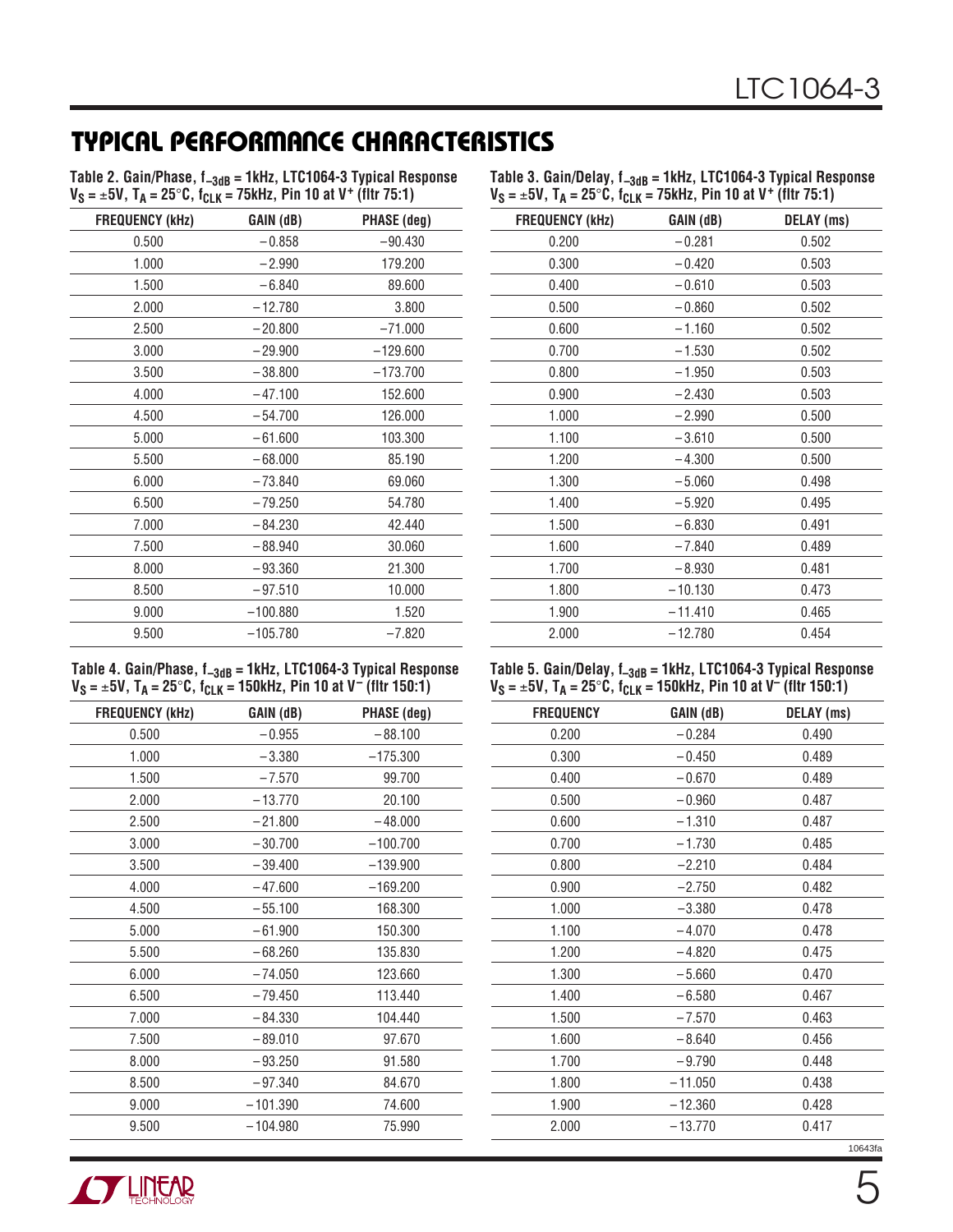# **TYPICAL PERFORMANCE CHARACTERISTICS**

Table 6. Gain/Phase, f<sub>–3dB</sub> = 1kHz, LTC1064-3 Typical Response **VS =** ±**5V, TA = 25**°**C, fCLK = 120kHz, Pin 10 at GND (fltr 120:1)**

**Table 7. Gain/Delay, f–3dB = 1kHz, LTC1064-3 Typical Response VS =** ±**5V, TA = 25**°**C, fCLK = 120kHz, Pin 10 at GND (fltr 120:1)**

| <b>FREQUENCY (kHz)</b> | GAIN (dB) | PHASE (deg) | <b>FREQUENCY (kHz)</b> | GAIN (dB) | <b>DELAY</b> (ms) |
|------------------------|-----------|-------------|------------------------|-----------|-------------------|
| 0.500                  | $-0.994d$ | $-82.210$   | 0.200                  | $-0.354$  | 0.458             |
| 1.000                  | $-3.050$  | $-162.800$  | 0.300                  | $-0.520$  | 0.456             |
| 1.500                  | $-6.520$  | 116.700     | 0.400                  | $-0.730$  | 0.454             |
| 2.000                  | $-12.180$ | 40.200      | 0.500                  | $-1.000$  | 0.452             |
| 2.500                  | $-19.460$ | $-23.600$   | 0.600                  | $-1.320$  | 0.449             |
| 3.000                  | $-27.200$ | $-74.000$   | 0.700                  | $-1.670$  | 0.448             |
| 3.500                  | $-34.700$ | $-114.200$  | 0.800                  | $-2.090$  | 0.446             |
| 4.000                  | $-41.900$ | $-146.800$  | 0.900                  | $-2.540$  | 0.446             |
| 4.500                  | $-48.700$ | $-173.300$  | 1.000                  | $-3.050$  | 0.445             |
| 5.000                  | $-55.100$ | 164.700     | 1.100                  | $-3.600$  | 0.446             |
| 5.500                  | $-60.900$ | 145.800     | 1.200                  | $-4.220$  | 0.449             |
| 6.000                  | $-66.500$ | 130.610     | 1.300                  | $-4.900$  | 0.448             |
| 6.500                  | $-71.660$ | 117.130     | 1.400                  | $-5.670$  | 0.447             |
| 7.000                  | $-76.390$ | 105.880     | 1.500                  | $-6.520$  | 0.446             |
| 7.500                  | $-80.910$ | 96.140      | 1.600                  | $-7.470$  | 0.441             |
| 8.000                  | $-84.900$ | 87.510      | 1.700                  | $-8.500$  | 0.432             |
| 8.500                  | $-88.750$ | 81.380      | 1.800                  | $-9.650$  | 0.422             |
| 9.000                  | $-92.410$ | 78.190      | 1.900                  | $-10.870$ | 0.409             |
| 9.500                  | $-98.290$ | 52.860      | 2.000                  | $-12.180$ | 0.395             |
|                        |           |             |                        |           |                   |

#### **Table 8. Gain/Phase, f–3dB = 20kHz, LTC1064-3 Typical Response**  $V_S = \pm 7.5V$ **, f<sub>CLK</sub> = 1.5MHz, Pin 10 at V<sup>+</sup>(fltr 75:1)**

|                        | $T_A = 25^{\circ}C$ |                    |                        | $T_A = 125^{\circ}C$ |                    |
|------------------------|---------------------|--------------------|------------------------|----------------------|--------------------|
| <b>FREQUENCY (kHz)</b> | GAIN (dB)           | <b>PHASE</b> (deg) | <b>FREQUENCY (kHz)</b> | GAIN (dB)            | <b>PHASE (deg)</b> |
| 10.000                 | $-0.912$            | $-92.270$          | 10.000                 | $-0.944$             | $-92.880$          |
| 20,000                 | $-3.090$            | 176.000            | 20,000                 | $-3.170$             | 175.500            |
| 30.000                 | $-6.910$            | 85.500             | 30.000                 | $-6.910$             | 85.700             |
| 40.000                 | $-12.710$           | $-1.200$           | 40.000                 | $-12.450$            | $-0.600$           |
| 50.000                 | $-20.500$           | $-77.800$          | 50.000                 | $-19.920$            | $-78.000$          |
| 60.000                 | $-29.400$           | $-138.700$         | 60.000                 | $-28.500$            | $-140.700$         |
| 70.000                 | $-38.300$           | 174.600            | 70.000                 | $-37.200$            | 170.500            |
| 80.000                 | $-46.500$           | 138.300            | 80.000                 | $-45.300$            | 132.200            |
| 90.000                 | $-54.000$           | 109.100            | 90.000                 | $-52.700$            | 100.900            |
| 100.000                | $-61.000$           | 84.800             | 100.000                | $-59.600$            | 74.900             |
| 110.000                | $-67.310$           | 64.040             | 110.000                | $-65.900$            | 52.600             |
| 120,000                | $-73.170$           | 46.260             | 120,000                | $-71.750$            | 32.850             |
| 130.000                | $-78.600$           | 31.120             | 130.000                | $-77.170$            | 15.840             |
| 140.000                | $-83.760$           | 18.050             | 140.000                | $-82.370$            | 1.130              |
| 150.000                | $-88.630$           | 7.770              | 150,000                | $-87.400$            | $-11.380$          |



10643fa

 $\mathcal{L}_{\mathcal{A}}$  $\overline{\phantom{0}}$ 

 $\overline{\phantom{a}}$ 

 $\overline{\phantom{0}}$  $\overline{\phantom{0}}$ 

 $\overline{\phantom{a}}$  $\overline{\phantom{a}}$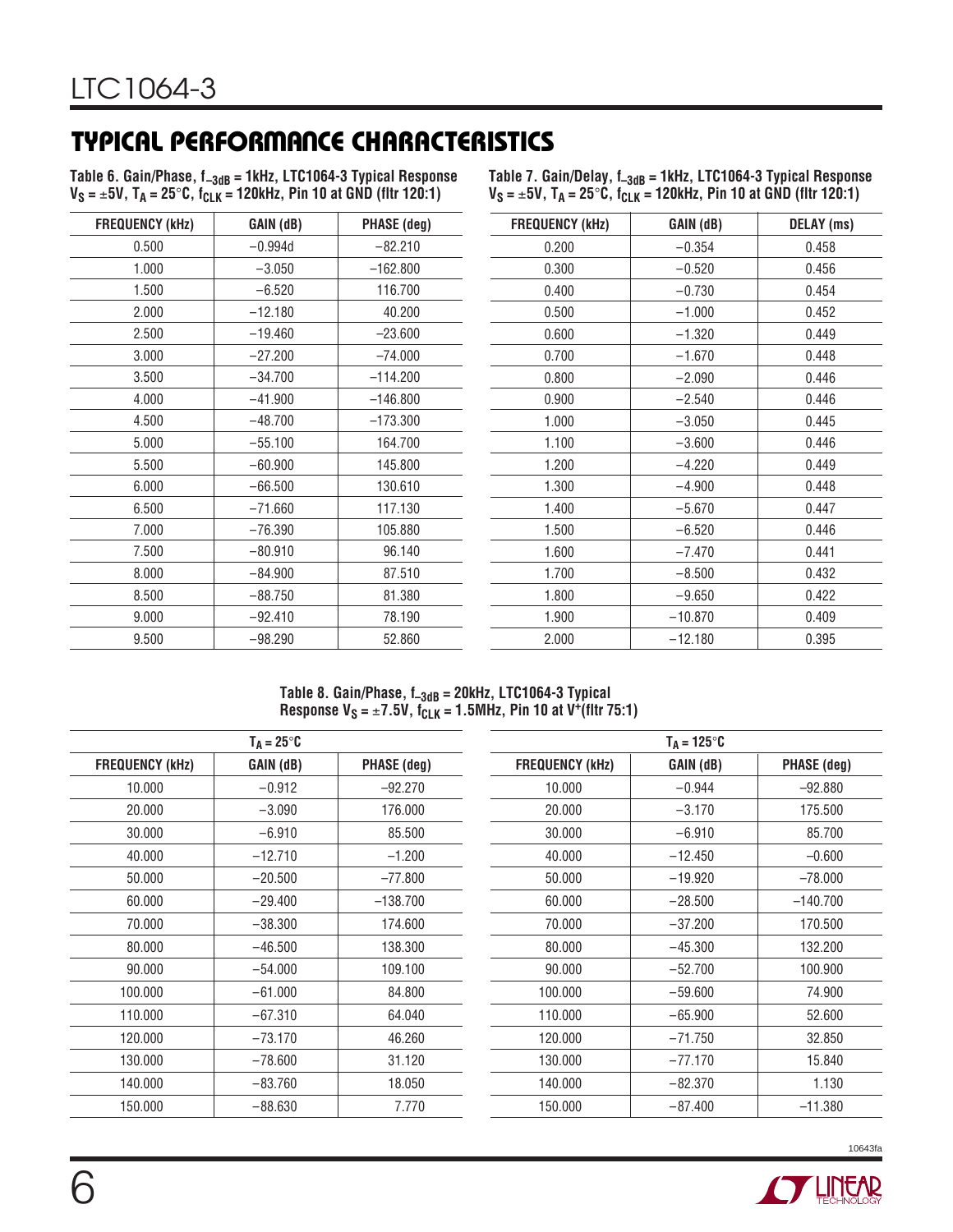### **PIN FUNCTIONS** (Pin Numbers Refer to the 14-Pin Package)

**NC (Pins 1, 6, 8 and 13):** The "no connection" pins should be preferably grounded. These pins are not internally connected.

**V<sub>IN</sub>, V<sub>OUT</sub>** (Pins 2, 9): The input Pin 2 is connected to an 18k resistor tied to the inverting input of an op amp. Pin 2 is protected against static discharge. The device's output, Pin 9, is the output of an op amp which can typically source/sink 3mA/1mA. Although the internal op amps are unity gain stable, driving long coax cables is not recommended.

When testing the device for noise and distortion, the output, Pin 9, should be buffered (Figure 1). The op amp power supply wire (or trace) should be connected directly to the power source. To eliminate switching transients from filter output, buffer filter output with a third order lowpass (see Figure 5).

**AGND (Pins 3, 5):** For dual supply operation these pins should be connected to a ground plane. For single supply operation both pins should be tied to one half supply (Figure 3).

**V+, V– (Pins 4, 12):** Should be bypassed with a 0.1µF capacitor to an adequate analog ground. Low noise, nonswitching power supplies are recommended. To avoid latchup when the power supplies exhibit high turn-on transients, a 1N5817 Schottky diode should be added from the  $V^+$  and  $V^-$  pins to ground (Figure 1, 2 and 3).

**RIN A, OUT C (Pins 7, 14):**A very short connection between Pin 7 and Pin 14 is recommended. This connection should be preferably done under the IC package. In a breadboard, use a one inch, or less, shielded coaxial cable: the shield should be grounded. In a PC board, use a one inch trace or less; surround the trace by a ground plane.

**50/100 (Pin 10):** Ratio Pin.The DC level at this pin determines the ratio of clock frequency to the –3dB frequency of the filter. The ratio is 75:1 when Pin 10 is at  $V^+$ , 120:1 when Pin 10 is at GND and 150:1 when Pin 10 is at  $V^-$ . This pin should be bypassed with a  $0.1\mu$ F capacitor to analog ground when it's connected to  $V^-$  or  $V^+$  (Figure 1). See Tables 2 through 8 for typical gain and delay responses for the three ratios.

 $f_{\text{CI K}}$  (Pin 11): For  $\pm 5V$  supplies the logic threshold level is 1.4V. For  $\pm$ 8V and 0V to 5V supplies the logic threshold levels are 2.2V and 3V respectively. The logic threshold levels vary  $\pm 100$ mV over the full military temperature range. The recommended duty cycle of the input clock is 50% although for clock frequencies below 500kHz the clock "on" time can be as low as 200ns. The maximum clock frequency for  $\pm 5V$  supplies is 4MHz. For  $\pm 7V$  supplies and above, the maximum clock frequency is 7MHz. Do not allow the clock levels to exceed the power supplies. For single supply operation ≥6V use level shifting at Pin 11 with  $T^2$ L levels (see Figure 4).



10643f

7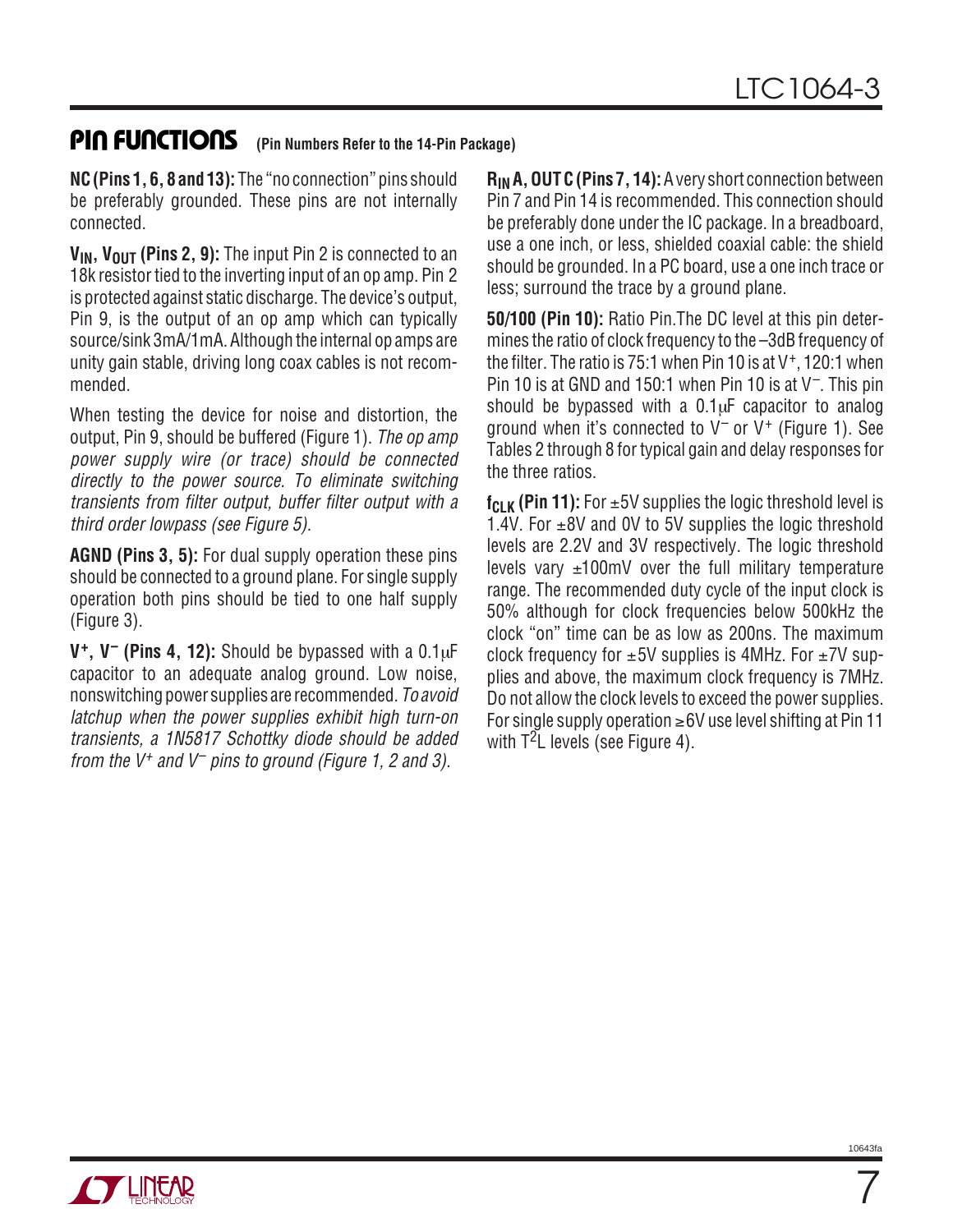# **TYPICAL APPLICATIONS**



**Figure 1. Buffering the Filter Output. The Buffer Op Amp Should Not Share the LTC1064-3 Power Lines**



**Figure 3. Single Supply Operation. If Fast Power Up or Down Transients are Expected, Use a 1N5817 Schottky Diode Between Pin 4 and Pin 5**



**Figure 2. Using Schottky Diodes to Protect the IC from Power Supply Reversal**



**Figure 4. Level Shifting the Input T2L Clock for Single Supply Operation** ≥**6V**



**Figure 5. Adding an Output Buffer-Filter to Eliminate Any Clock Feedthrough. Passband** ±**0.1dB to 50kHz, –3dB at 94kHz**

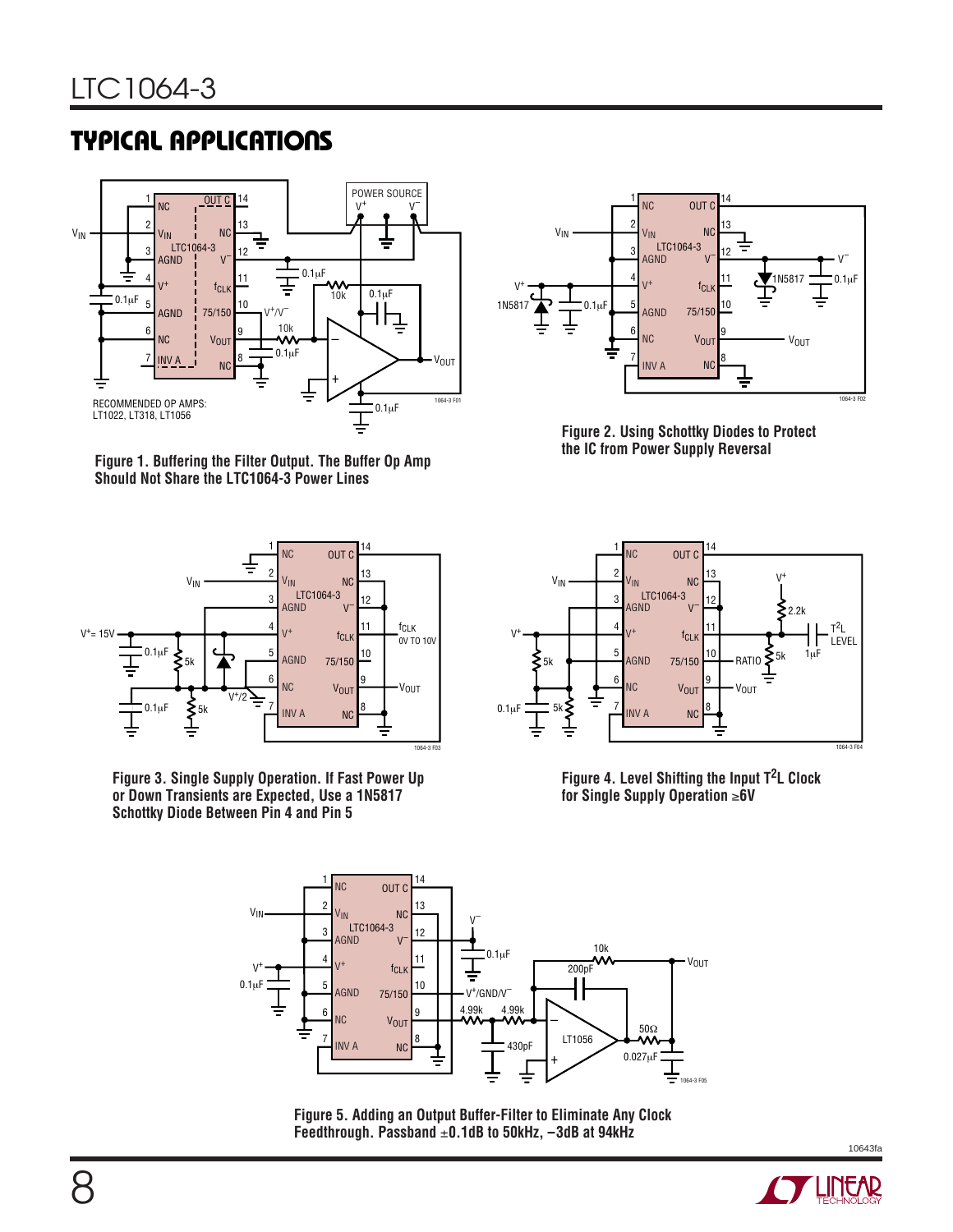### **U PACKAGE DESCRIPTIO**





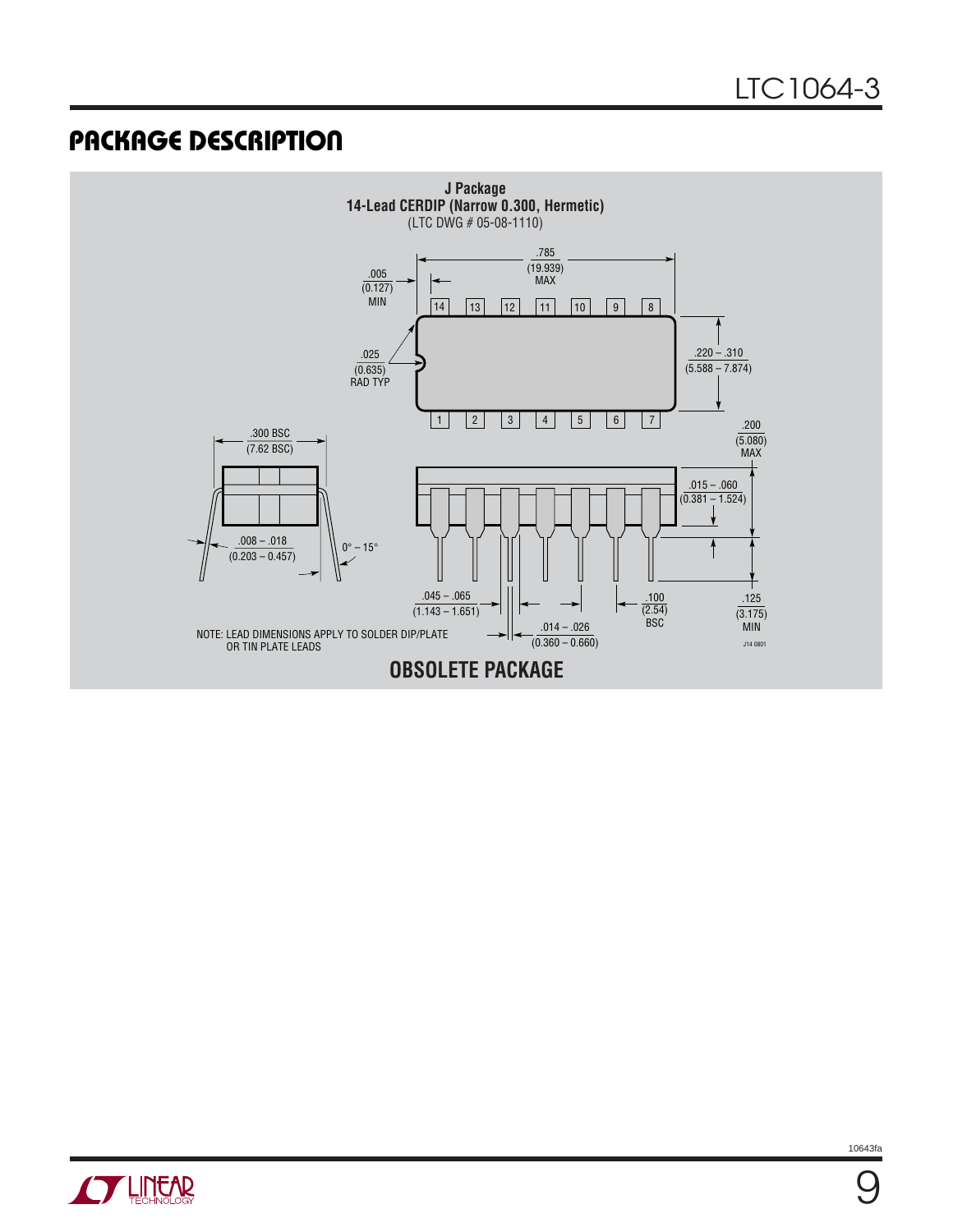### **U PACKAGE DESCRIPTIO**



\*THESE DIMENSIONS DO NOT INCLUDE MOLD FLASH OR PROTRUSIONS. MOLD FLASH OR PROTRUSIONS SHALL NOT EXCEED .010 INCH (0.254mm)

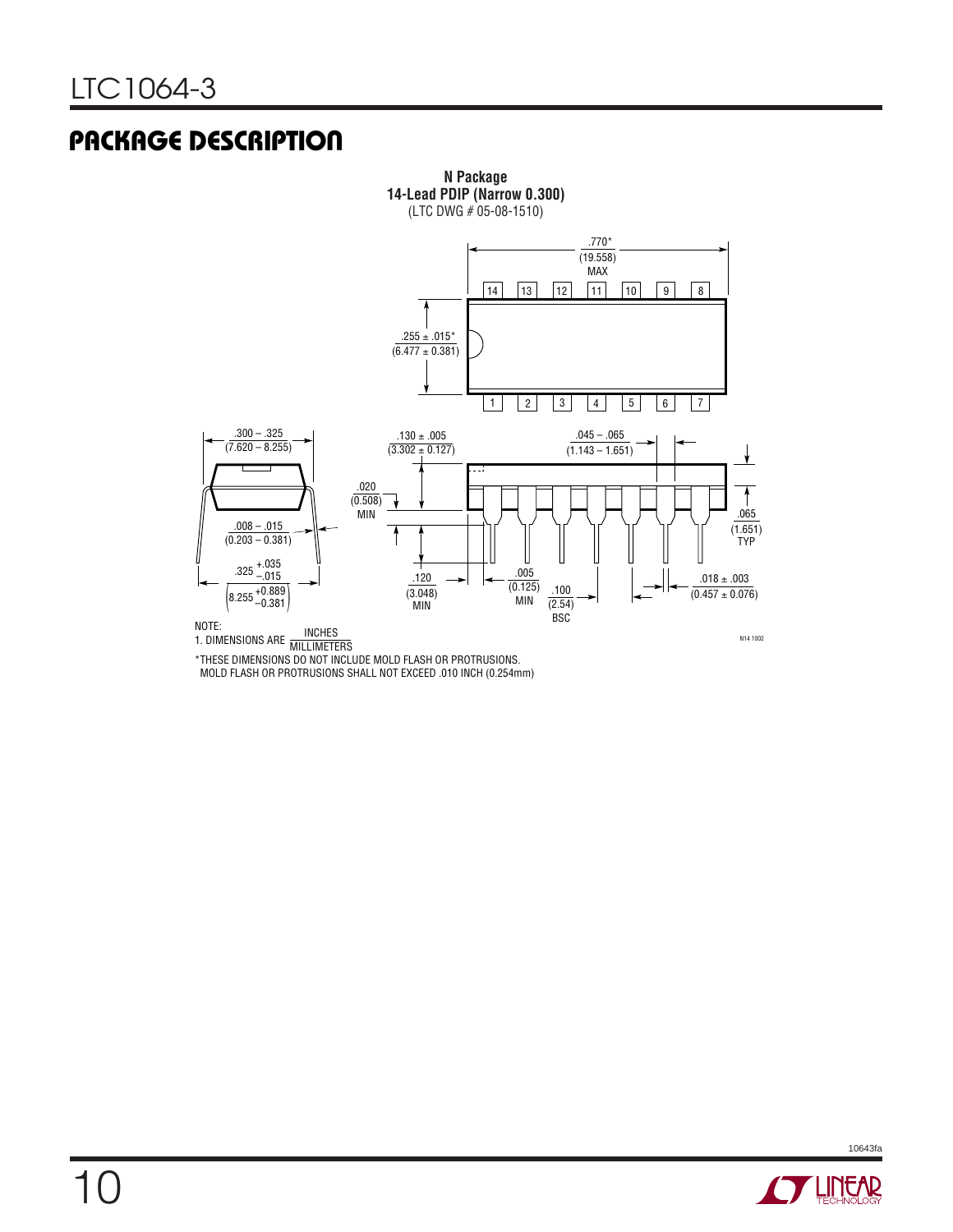### **U PACKAGE DESCRIPTIO**



**SW Package 16-Lead Plastic Small Outline (Wide .300 Inch)** (Reference LTC DWG # 05-08-1620)

1. DIMENSIONS IN **(MILLIMETERS)** 

2. DRAWING NOT TO SCALE

3. PIN 1 IDENT, NOTCH ON TOP AND CAVITIES ON THE BOTTOM OF PACKAGES ARE THE MANUFACTURING OPTIONS.

THE PART MAY BE SUPPLIED WITH OR WITHOUT ANY OF THE OPTIONS

4. THESE DIMENSIONS DO NOT INCLUDE MOLD FLASH OR PROTRUSIONS.

MOLD FLASH OR PROTRUSIONS SHALL NOT EXCEED .006" (0.15mm)



11